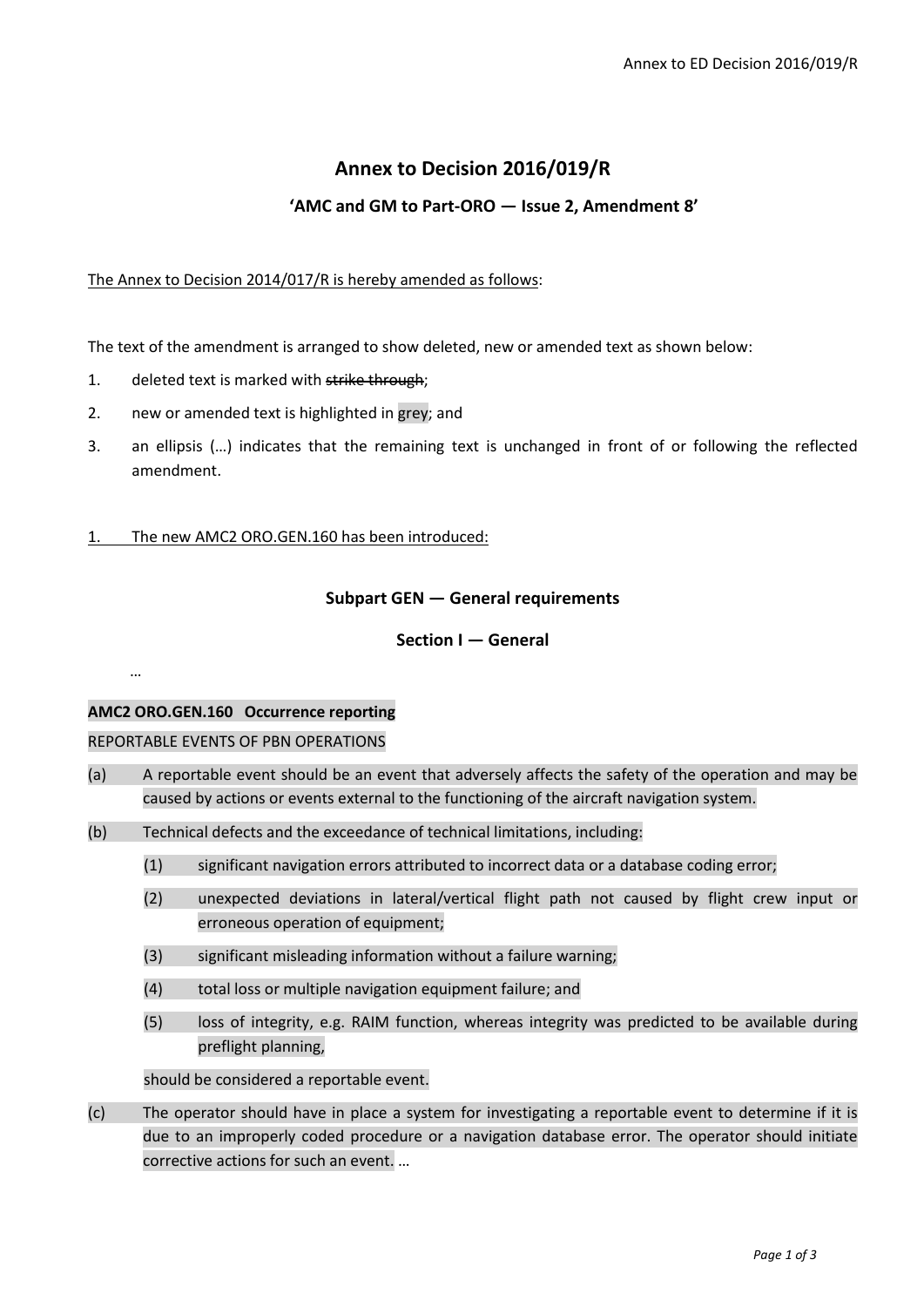#### 2. AMC1 ORO.FC.230 has been amended as follows:

#### **Subpart FC — Flight crew**

…

…

#### **SECTION II — ADDITIONAL REQUIREMENTS FOR CAT OPERATIONS**

**AMC1 ORO.FC.230 Recurrent training and checking**

RECURRENT TRAINING SYLLABUS

- …
- (b) Recurrent checking

Recurrent checking should comprise the following:

- (1) Operator proficiency checks
	- (i) Aeroplanes

Where applicable, operator proficiency checks should include the following manoeuvres as pilot flying:

- (A) rejected take-off when an FSTD is available to represent that specific aeroplane, otherwise touch drills only;
- (B) take-off with engine failure between  $V_1$  and  $V_2$  (take-off safety speed) or, if carried out in an aeroplane, at a safe speed above  $V_2$ ;
- (C) precision instrument 3D approach operation to minima with, in the case of multiengine aeroplanes, one-engine-inoperative;
- (D) non-precision 2D approach operation to minima;
- (E) at least one of the 3D or 2D approach operations should be an RNP APCH or RNP AR APCH operation;
- (EF) missed approach on instruments from minima with, in the case of multi-engined aeroplanes, one-engine-inoperative;
- (FG) landing with one-engine-inoperative. For single-engine aeroplanes a practice forced landing is required.
- (ii) Helicopters

…

- (B) For pilots required to engage in IFR operations, proficiency checks include the following additional abnormal/emergency procedures:
	- precision instrument 3D approach operation to minima;
	- go-around on instruments from minima with, in the case of multiengined helicopters, a simulated failure of one engine;